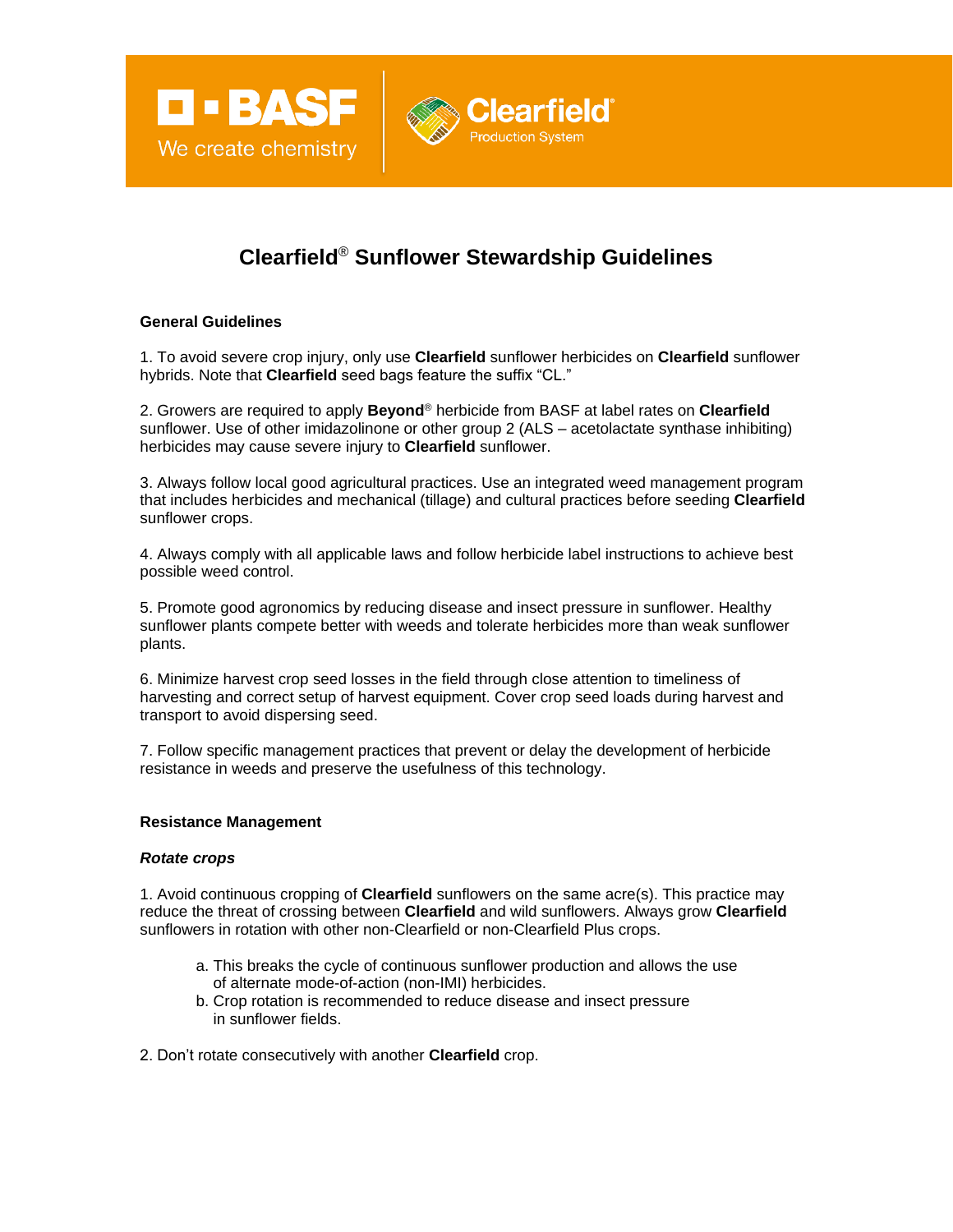3. Properly manage weeds in sunflower-fallow-sunflower rotations. In the fallow year, control weeds before they set seed. Control should be obtained through the use of burndown (non-ALSinhibiting) herbicides and/or tillage.

## *Rotate herbicides with the crop rotation*

1. To reduce selection pressure, use herbicides with a different mode of action than IMI herbicides, which are AHAS or ALS-inhibitors (WSSA Group 2 or HRAC Group B\*).

2. Avoid application of herbicides with the same site of action more than twice a season.

3. Do not use solely ALS herbicides on the same field more than two out of four years.

4. Use sequential or tank mix partners with multiple modes of action to reduce the probability of resistance development among weed species in any given field.

# **Herbicide Use & Weed Control**

1. Do not apply **Beyond**® herbicide to non-**Clearfield** sunflowers.

2. Always use a certified adjuvant with **Beyond** herbicide per label directions. On **Clearfield**  sunflower hybrids, use a non-ionic surfactant (NIS at 0.25% v/v) with at least 80% active load (ex., 80/20) with **Beyond** herbicide.

3. Always apply **Beyond** herbicide with a nitrogen fertilizer, such as liquid or dry spray-grade AMS, 28%N, 32%N or 10-34-00.

4. Clean spray tank thoroughly before spraying **Beyond** to avoid **Clearfield** sunflower injury due to residue of herbicides from previous spray. This also helps avoid herbicide drift to **Clearfield**  sunflower from herbicide spray of adjacent fields.

5. Don't spray **Beyond** if rain event is expected within one hour after the spray.

6. Use preemergence, non-ALS-inhibiting herbicides such as **Prowl H2O** that provide soil residual control of broadleaf and grass weeds at planting of **Clearfield** sunflower to reduce early season weed competition.

7. Scout fields before herbicide application to ensure herbicides and rates will be optimum for the weed species and weed sizes present.

8. Scout the field after **Beyond** application. Rogue seed production fields for **Clearfield** sunflower hybrid off-types and survived weed plants.

9. Control weed escapes with herbicides possessing a different site of action or use a mechanical control measure. Weed escapes should not be allowed to reproduce by seed or to proliferate vegetatively.

10. Thoroughly clean equipment used to plant, harvest, transport and condition **Clearfield**  sunflower to avoid the spread of weed seed.

11. Manage weed seed at harvest and post-harvest to prevent a buildup of the weed-seed bank.